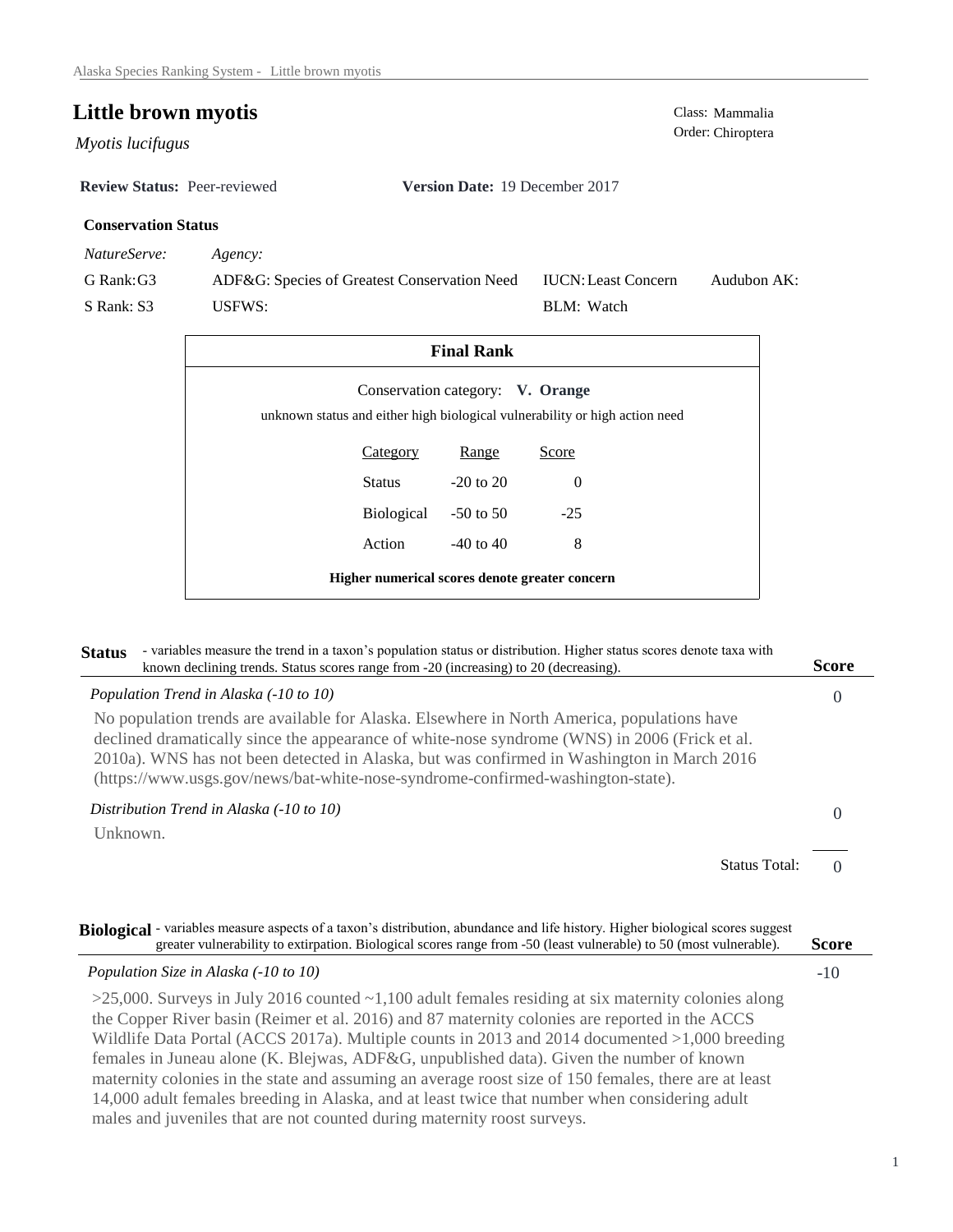#### *Range Size in Alaska (-10 to 10)*

In the summer, widely distributed throughout the state from southeast to northern Alaska. Records at the northern distributional limit include: Minto Lake (65.6°N, confirmed sighting), Wiseman (67.4°N, confirmed; ARCTOS 2016), and Wainwright (70.6°N; Shively and Barboza 2017). Observations have also been reported as far west as Kotzebue, St. Michael, and the Semidi Islands (Tessler et al. 2014a). Their winter distribution in Alaska is unknown. Estimated summer range size is >400,000 sq. km (ACCS 2017a).

#### *Population Concentration in Alaska (-10 to 10)*

Given distribution and population size, number of sites is likely  $>250$ . In the summer, adult females and their pups concentrate at maternity colonies. Counts at maternity colonies range from 1 to 1,340 bats (Reimer et al. 2016; K. Blejwas, unpublished data). 48 maternity colonies have been reported by citizen scientists through the Alaska Bat Monitoring Program (Tessler et al. 2014a) and 87 maternity colonies are listed in the ACCS Wildlife Data Portal (ACCS 2017a). It is likely that there are many more maternity colonies that have not been reported across the state. The behavior of little brown myotis during winter in interior Alaska is unknown, however, radio telemetry studies in southeast Alaska suggest that bats overwinter in small numbers in holes in scree fields and in root wads of trees or stumps (K. Blejwas, unpublished data).

#### *Reproductive Potential in Alaska*

## Age of First Reproduction (-5 to 5)

Can potentially give birth within their first year if they are in good enough body condition, but reproduction may be delayed until their second year in colder climates (Nagorsen and Brigham 1993; Frick et al. 2010b).

### Number of Young (-5 to 5)

Females give birth to a single pup, but may not reproduce every year if resources are scarce or if they are in poor body condition (Nagorsen and Brigham 1993; Frick et al. 2010b). The proportion of females that forego reproduction in a given year is unknown. To reflect this uncertainty, we rank this question as  $0.5 * A + 0.5 * B$ .

#### *Ecological Specialization in Alaska*

#### Dietary  $(-5 \text{ to } 5)$

Opportunistic insectivore. Consumes a variety of prey that changes seasonally with availability (Belwood and Fenton 1976; Clare et al. 2011). Prey items include mosquitoes, midges, caddisflies, moths, various hoppers, smaller beetles, and spiders (Whitaker and Lawhead 1992; Clare et al. 2011; Shively et al. 2017; Kaupas and Barclay 2018). In interior Alaska, little brown bats have a broad dietary niche and prey on moths, flies, wasps, and mosquitoes; a large proportion of their diet (up to 50%) is also comprised of spiders (Boyles et al. 2016; Shively et al. 2017). Because invertebrates are an ephemeral and potentially unpredictable food source, we rank this question as B- Moderately adaptable with key requirements common.

#### Habitat (-5 to 5)

In Alaska, found in a variety of habitat types and elevations, including coniferous and deciduous forests, urban areas, and alpine areas up to 1280 m (Parker et al. 1996; Olson and Fiely 2014; Tessler et al. 2014a; Faust 2018). Forages near riparian areas and sites with open water (Barclay 1991; Parker et al. 1996; Boland et al. 2009a). Males and non-reproductive females roost in tree cavities and under bark, in rock crevices, caves, cliffs, hot springs, and buildings (Fenton and Barclay 1980; West and Swain 1999; Olson and Fiely 2014; Shively and Barboza 2017). Sites with warm ambient temperatures are required for hibernation sites and reproductive females (Vonhof and Barclay 1996; Humphries et al. 2002). In interior and western Alaska, maternity colonies have only been reported from anthropogenic structures (Tessler et al. 2014a; Reimer et al. 2016) and

-10

-5

4

1

5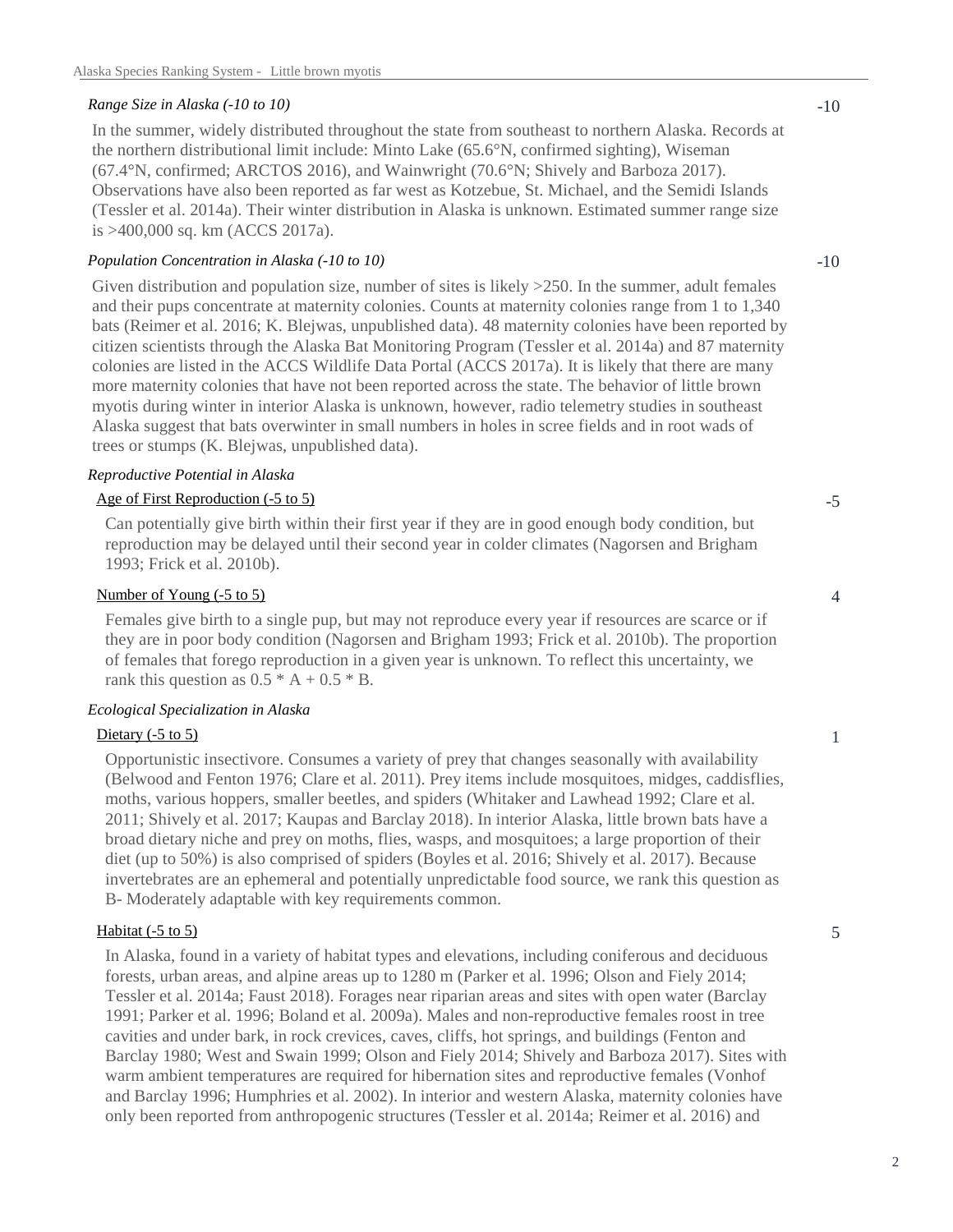almost exclusively from buildings in southeast Alaska (Olson and Fiely 2014; K. Blejwas, unpublished data). Human structures may also be exclusively used for hibernacula sites in interior Alaska and further north (Shively and Barboza 2017). In southeast Alaska, radio telemetry studies suggest that bats overwinter in small numbers in holes in scree fields and in root wads of trees or stumps (K. Blejwas, unpublished data).

> -25 Biological Total:

#### Action - variables measure current state of knowledge or extent of conservation efforts directed toward a given taxon. **Score** Higher action scores denote greater information needs due of lack of knowledge or conservation action. Action scores range from -40 (lower needs) to 40 (greater needs).

#### *Management Plans and Regulations in Alaska (-10 to 10)*

Bats may be intentionally killed by humans when they are perceived as nuisance or disease-carrying species. In Alaska, state laws prohibit the killing of nuisance animals unless a permit is obtained (5 AAC 92.420. Taking nuisance wildlife). This species is currently on the Seven-Year Workplan for listing under the U.S. Endangered Species Act (https://www.fws.gov/endangered/what-we-do/listingworkplan.html).

#### *Knowledge of Distribution and Habitat in Alaska (-10 to 10)*

Distribution and broad habitat associations have been captured by surveys in southeast Alaska (Parker 1996; http://www.adfg.alaska.gov/index.cfm?adfg=citizenscience.batsacousticresults), southcoastal (Boland et al. 2009a; Faust 2018), southcentral (Loeb et al. 2014; Reimer et al. 2016), and interior (Reimer et al. 2016; Shively and Barboza 2017). Bats have also been reported from northern and western Alaska (Tessler et al. 2014a; Shively and Barboza 2017), though the extent to which these areas are being used is unknown. Most importantly, the winter distribution and habitat use of little brown myotis is largely unknown (Tessler et al. 2014a). Surveys in Southeast indicate that this species likely overwinters in Alaska, at least in the southern part of the state (K. Blejwas, unpub. data), but additional work is needed to find hibernacula.

## *Knowledge of Population Trends in Alaska (-10 to 10)*

The Alaska Bat Monitoring Program collects bat observations from the public with the goal of documenting species' summer distribution, roosting habitat, migration patterns, and winter hibernacula. Bats in southeast Alaska are currently being monitored by ADF&G using driving surveys (conducted by citizen scientists) and a network of year-round acoustic monitoring stations. From 2016 to 2018, population monitoring was conducted at maternity colonies in interior and southcentral Alaska (Reimer et al. 2016; J. P. Reimer, ACCS, unpub. data). Because these monitoring programs are still in their infancy, data are not yet adequate to detect statewide population trends (J. P. Reimer, ACCS, pers. comm.).

## *Knowledge of Factors Limiting Populations in Alaska (-10 to 10)*

In eastern North America, this species is highly vulnerable to mortality from white-nose syndrome (WNS) (Frick et al. 2010a). Preliminary data suggest that individuals in Alaska may not aggregate in large numbers during winter (K. Blejwas, unpub. data) and Alaskan populations may be isolated from affected populations elsewhere in North America (Vonhof et al. 2015). Collectively, these features would make little brown bats less susceptible to WNS; however, more research is needed on the migration and hibernation ecology of little brown bats in Alaska. The northern limit of their range is thought to be dictated by the availability of sites with warm, stable temperatures for hibernacula and maternity colonies (Tessler et al. 2014a; Shively and Barboza 2017). In central and northern Alaska, they may be entirely dependent on human settlements for maternity colonies and hibernation sites (Shively and Barboza 2017). Little brown bats at northern latitudes also appear to eat more non-aerial prey (e.g. spiders), which may allow them to meet energetic requirements even in inclement or cold weather (Boyles et al. 2016; Shively et al. 2017; Kaupas and Barclay 2018).

 $\mathcal{D}_{\mathcal{L}}$ 

2

 $\mathfrak{D}$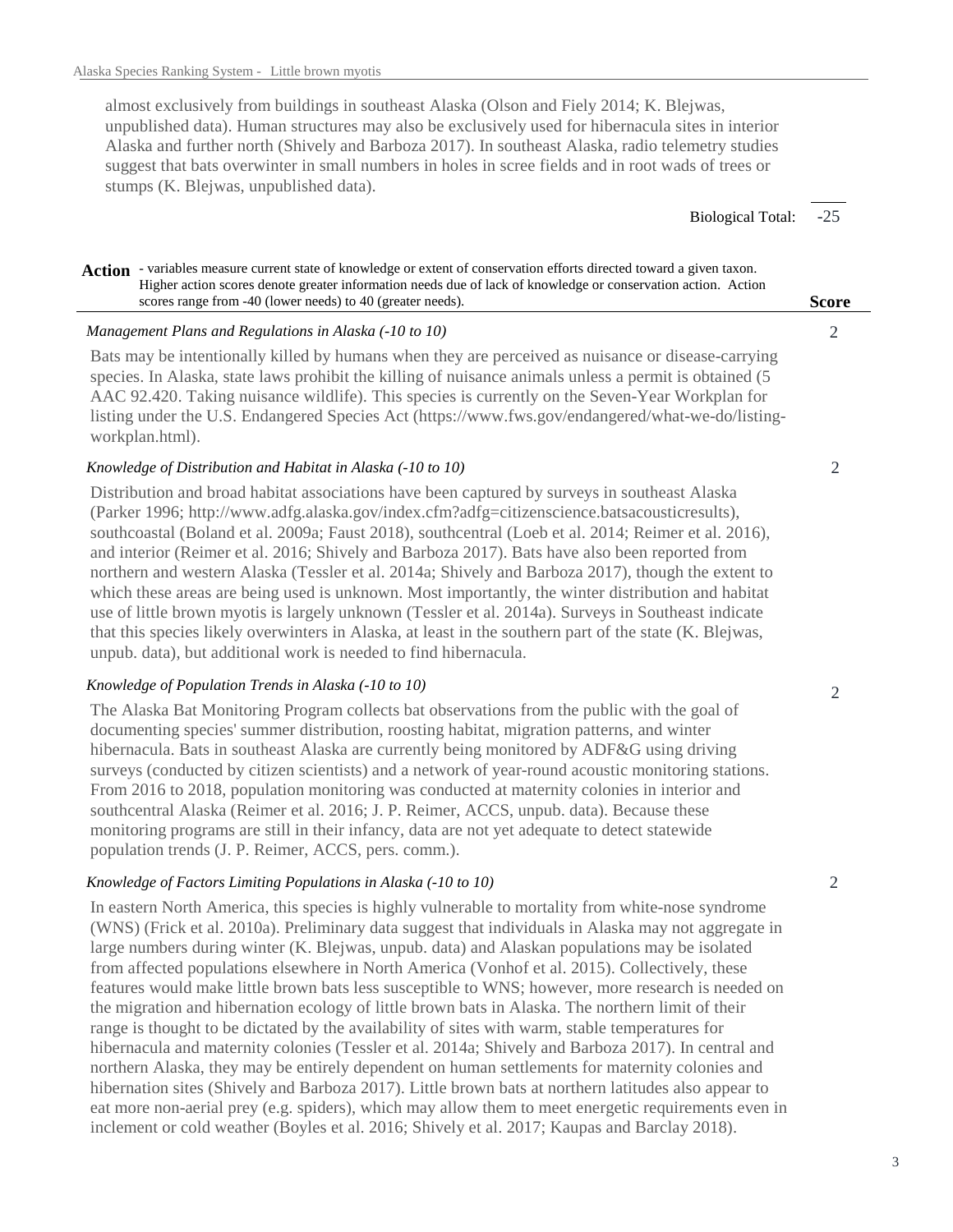Additional research is needed to understand the effects of forest disturbances (Parker et al. 1996; Patriquin and Barclay 2003; Randall et al. 2011), prey availability, and weather (Burles et al. 2009; Frick et al. 2010b) on foraging activity, reproduction, and survival in Alaska.

> 8 Action Total:

Supplemental Information - variables do not receive numerical scores. Instead, they are used to sort taxa to answer specific biological or management questions.

| Harvest:                            | None or Prohibited |
|-------------------------------------|--------------------|
| <b>Seasonal Occurrence:</b>         | Year-round         |
| <b>Taxonomic Significance:</b>      | Monotypic species  |
| % Global Range in Alaska:           | ${<}10\%$          |
| % Global Population in Alaska: <25% |                    |
| Peripheral:                         | Nο                 |

#### **References**

Alaska Center for Conservation Science (ACCS). 2017a. Wildlife Data Portal. University of Alaska Anchorage. Available online: http://aknhp.uaa.alaska.edu/apps/wildlife

ARCTOS. 2016. ARCTOS database: Fish, amphibian, mammal, bird and reptile collections. University of Alaska Museum of the North, Fairbanks, AK, USA. Available online: http://arctos.database.museum/

Barclay, R. M. R. 1991. Population structure of temperate zone insectivorous bats in relation to foraging behaviour and energy demand. Journal of Animal Ecology 60(1):165-178. DOI: 10.2307/5452

Belwood, J. J., and M. B. Fenton. 1976. Variation in the diet of Myotis lucifugus (Chiroptera: Vespertilionidae). Canadian Journal of Zoology 54(10):1674–1678. DOI: 10.1139/z76-194

Boland, J. L., W. P. Smith, and J. P. Hayes. 2009a. Survey of bats in Southeast Alaska with emphasis on Keen's myotis (Myotis keenii). Northwest Science 83(3):169-179. DOI: 10.3955/046.083.0301

Boyles, J. G., L. P. McGuire, E. Boyles, J. P. Reimer, C. A. C. Brooks, R. W. Rutherford, T. A. Rutherford, J. O. Whitaker Jr., and G. F. McCracken. 2016. Physiological and behavioral adaptations in bats living at high latitudes. Physiology & Behavior 165:322-327. DOI: 10.1016/j.physbeh.2016.08.016

Burles, D. W., R. M. Brigham, R. A. Ring, and T. E. Reimchen. 2009. Influence of weather on two insectivorous bats in a temperate Pacific Northwest rainforest. Canadian Journal of Zoology 87(2):132–138. DOI: 10.1139/Z08-146

Clare, E. L., B. R. Barber, B. W. Sweeny, P. D. N. Hebert, and M. B. Fenton. 2011. Eating local: Influences of habitat on the diet of little brown bats (Myotis lucifugus). Molecular Ecology 20(8):1772-1780. DOI: 10.1111/j.1365-294X.2011.05040.x.

Faust, J. L. 2018. Bat activity and distribution in coastal southcentral Alaska: Copper River Delta. MSc thesis, University of Alaska Anchorage, AK, USA.

Fenton, M. B., R. M. R. Barclay. 1980. Myotis lucifugus. Mammalian Species 142:1-8. DOI: 10.2307/3503792

Frick, W. F., J. F. Pollock, A. C. Hicks, K. E. Langwig, D. S. Reynolds, G. G. Turner, C. M. Butchkoski, and T. H. Kunz. 2010a. An emerging disease causes regional population collapse of a common North American bat species. Science 329(5992):679–682. DOI: 10.1126/science.1188594

Frick, W. F., D. S. Reynolds, and T. H. Kunz. 2010b. Influence of climate and reproductive timing on demography of little brown myotis Myotis lucifugus. Journal of Animal Ecology 79(1):128-136. DOI: 10.1111/j.1365-2656.2009.01615.x

Humphries, M. M., D. W. Thomas, and J. R. Speakman. 2002. Climate-mediated energetic constraints on the distribution of hibernating mammals. Nature 418(6895):313–316. DOI: 10.1038/nature00828

Kaupas, L. A., and R. M. R. Barclay. 2018. Temperature-dependent consumption of spiders by little brown bats (Myotis lucifugus), but not northern long-eared bats (Myotis septentrionalis), in northern Canada. Canadian Journal of Zoology